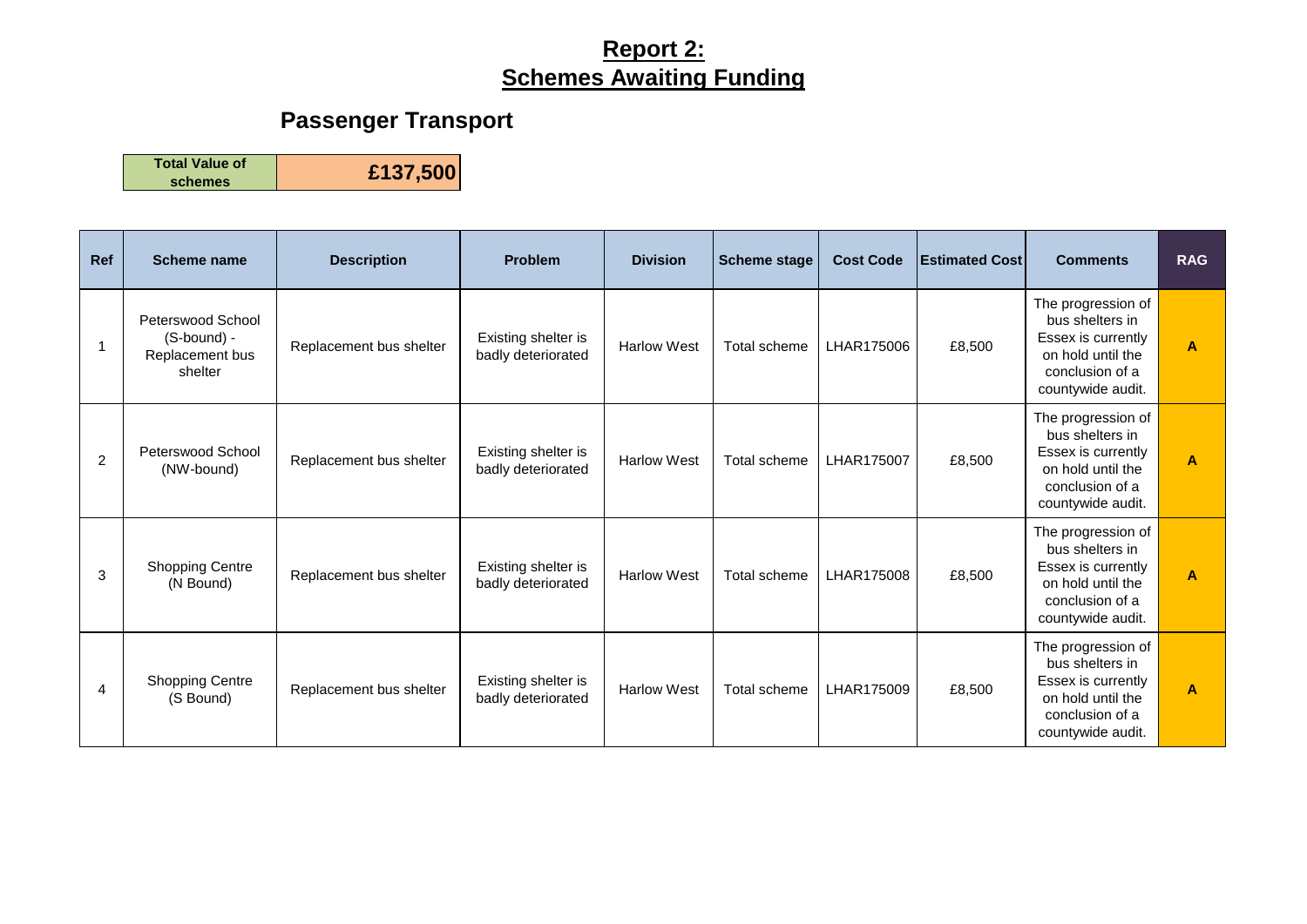# **Passenger Transport**

**Total Value of** 

| <b>Ref</b> | <b>Scheme name</b>               | <b>Description</b>      | <b>Problem</b>                            | <b>Division</b>     | <b>Scheme stage</b> | <b>Cost Code</b> | <b>Estimated Cost</b> | <b>Comments</b>                                                                                                          | <b>RAG</b>     |
|------------|----------------------------------|-------------------------|-------------------------------------------|---------------------|---------------------|------------------|-----------------------|--------------------------------------------------------------------------------------------------------------------------|----------------|
| 5          | Fir Park                         | Replacement bus shelter | Existing shelter is<br>badly deteriorated | <b>Harlow West</b>  | Total scheme        | LHAR175010       | £8,500                | The progression of<br>bus shelters in<br>Essex is currently<br>on hold until the<br>conclusion of a<br>countywide audit. | $\mathbf{A}$   |
| 6          | Pollards Hatch<br>(NW Bound)     | Replacement bus shelter | Existing shelter is<br>badly deteriorated | <b>Harlow West</b>  | Total scheme        | LHAR175011       | £8,500                | The progression of<br>bus shelters in<br>Essex is currently<br>on hold until the<br>conclusion of a<br>countywide audit. | $\mathbf{A}$   |
| 7          | Ladyshot (opp)                   | Replacement bus shelter | Existing shelter is<br>badly deteriorated | <b>Harlow North</b> | Total scheme        | LHAR175012       | £8,500                | The progression of<br>bus shelters in<br>Essex is currently<br>on hold until the<br>conclusion of a<br>countywide audit. | $\mathbf{A}$   |
| 8          | <b>Barley Croft</b><br>(N Bound) | Replacement bus shelter | Existing shelter is<br>badly deteriorated | <b>Harlow West</b>  | Total scheme        | LHAR175013       | £8,500                | The progression of<br>bus shelters in<br>Essex is currently<br>on hold until the<br>conclusion of a<br>countywide audit. | $\overline{A}$ |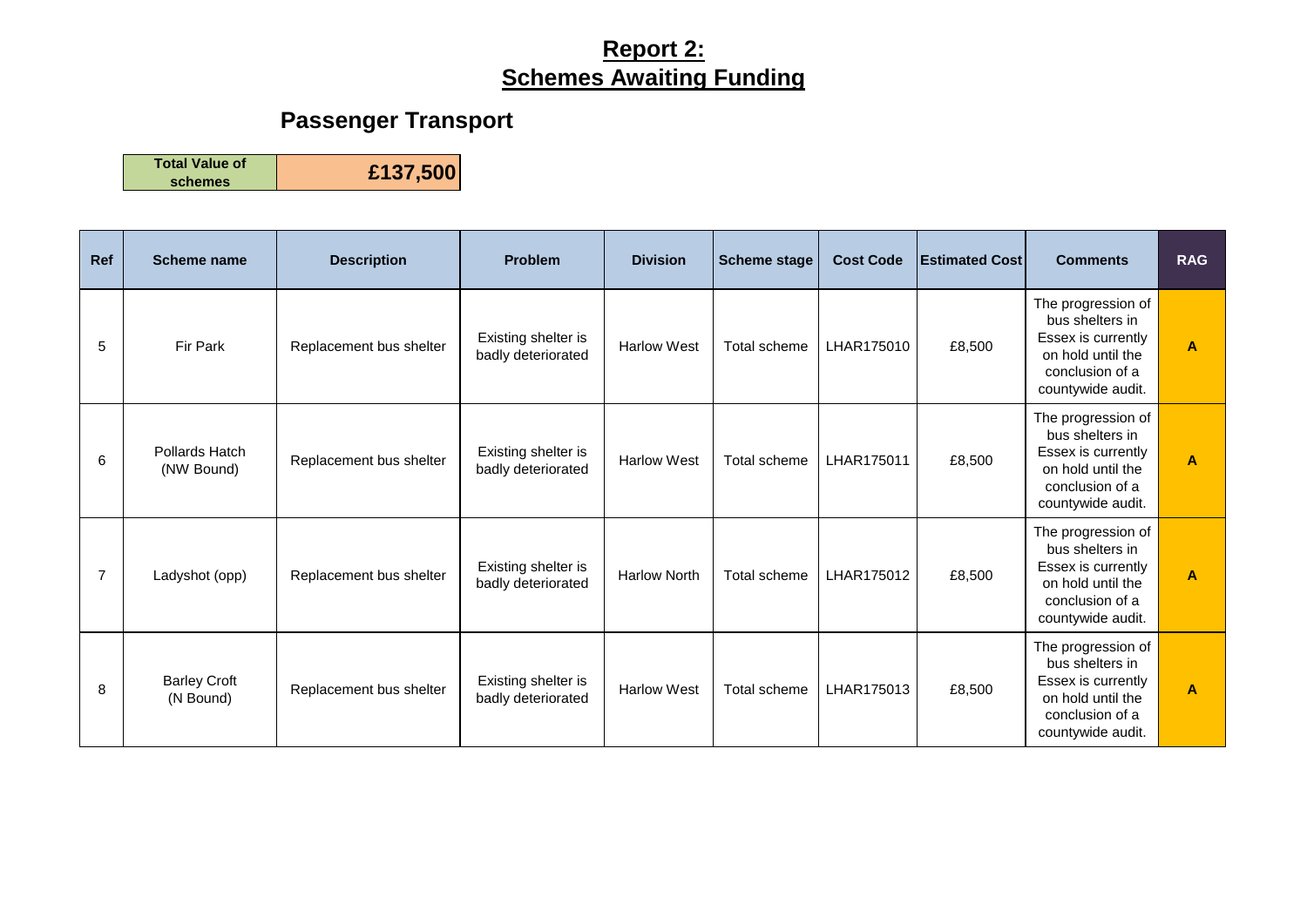# **Passenger Transport**

**Total Value of** 

| <b>Ref</b> | <b>Scheme name</b>               | <b>Description</b>      | <b>Problem</b>                            | <b>Division</b>    | <b>Scheme stage</b> | <b>Cost Code</b> | <b>Estimated Cost</b> | <b>Comments</b>                                                                                                          | <b>RAG</b>     |
|------------|----------------------------------|-------------------------|-------------------------------------------|--------------------|---------------------|------------------|-----------------------|--------------------------------------------------------------------------------------------------------------------------|----------------|
| 9          | <b>Barley Croft</b><br>(S Bound) | Replacement bus shelter | Existing shelter is<br>badly deteriorated | <b>Harlow West</b> | Total scheme        | LHAR175014       | £8,500                | The progression of<br>bus shelters in<br>Essex is currently<br>on hold until the<br>conclusion of a<br>countywide audit. | $\overline{A}$ |
| 10         | Three Horseshoes                 | Replacement bus shelter | Existing shelter is<br>badly deteriorated | <b>Harlow West</b> | Total scheme        | LHAR175015       | £8,500                | The progression of<br>bus shelters in<br>Essex is currently<br>on hold until the<br>conclusion of a<br>countywide audit. | $\mathbf{A}$   |
| 11         | Salvation Army (o/s)             | Replacement bus shelter | Existing shelter is<br>badly deteriorated | <b>Harlow West</b> | Total scheme        | LHAR175016       | £8,500                | The progression of<br>bus shelters in<br>Essex is currently<br>on hold until the<br>conclusion of a<br>countywide audit. | $\mathbf{A}$   |
| 12         | The Hornbeams (adj)              | Replacement bus shelter | Existing shelter is<br>badly deteriorated | <b>Harlow West</b> | Total scheme        | LHAR175017       | £8,500                | The progression of<br>bus shelters in<br>Essex is currently<br>on hold until the<br>conclusion of a<br>countywide audit. | $\mathbf{A}$   |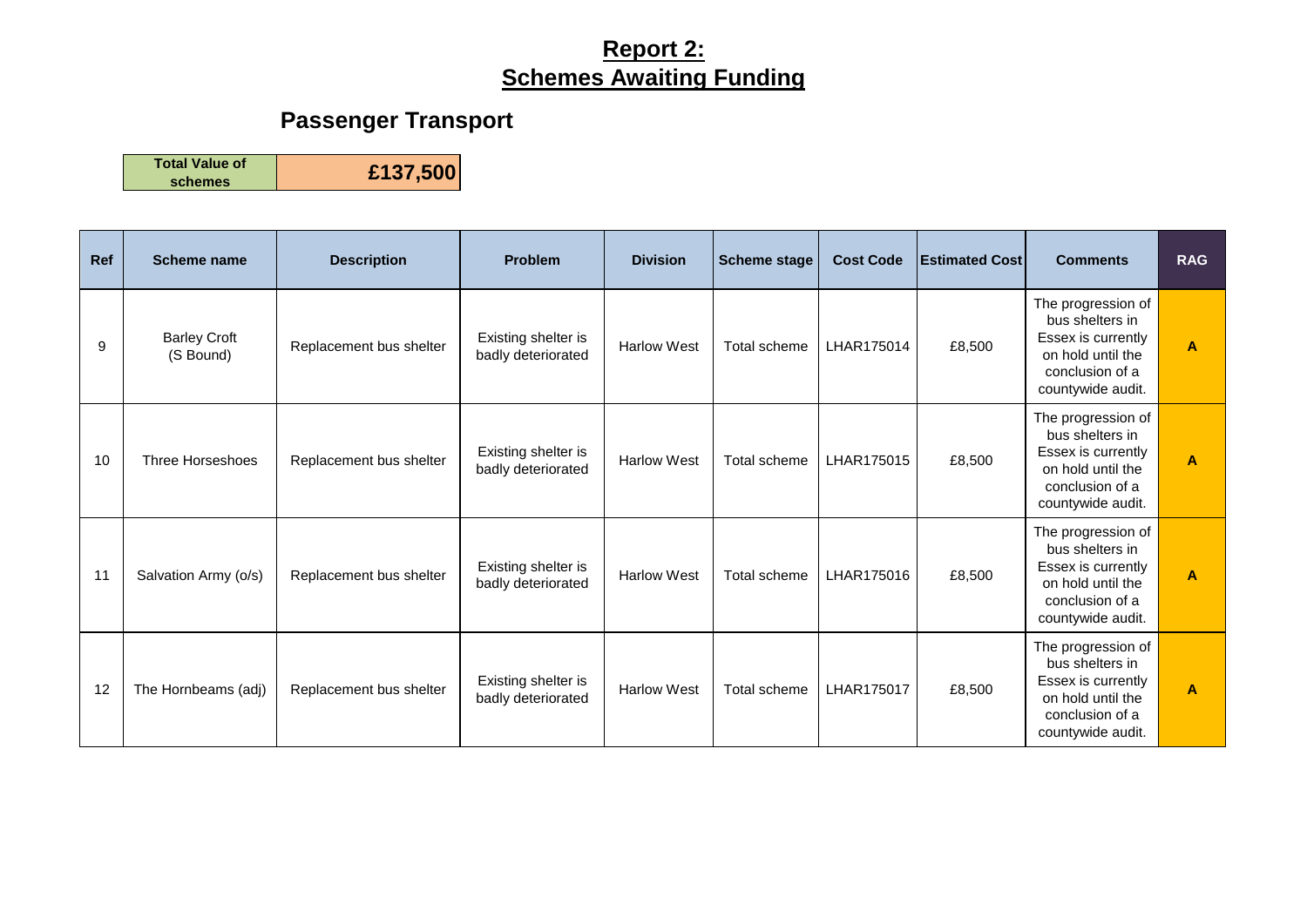# **Passenger Transport**

**Total Value of** 

| Ref | <b>Scheme name</b>                                           | <b>Description</b>                                                                                | <b>Problem</b>                                                                         | <b>Division</b>    | <b>Scheme stage</b> | <b>Cost Code</b> | <b>Estimated Cost</b> | <b>Comments</b>                                                                                                          | <b>RAG</b>              |
|-----|--------------------------------------------------------------|---------------------------------------------------------------------------------------------------|----------------------------------------------------------------------------------------|--------------------|---------------------|------------------|-----------------------|--------------------------------------------------------------------------------------------------------------------------|-------------------------|
| 13  | The Herald o/s                                               | Replacement bus shelter                                                                           | Existing shelter is<br>badly deteriorated                                              | <b>Harlow West</b> | Total scheme        | LHAR175018       | £8,500                | The progression of<br>bus shelters in<br>Essex is currently<br>on hold until the<br>conclusion of a<br>countywide audit. | $\overline{A}$          |
| 14  | Spinning Wheel Mead                                          | Replacement bus shelter                                                                           | Existing shelter is<br>badly deteriorated                                              | <b>Harlow West</b> | Total scheme        | LHAR175019       | £8,500                | The progression of<br>bus shelters in<br>Essex is currently<br>on hold until the<br>conclusion of a<br>countywide audit. | $\overline{\mathsf{A}}$ |
| 15  | The Readings o/s                                             | Replacement bus shelter                                                                           | Existing shelter is<br>badly deteriorated                                              | <b>Harlow West</b> | Total scheme        | LHAR175020       | £8,500                | The progression of<br>bus shelters in<br>Essex is currently<br>on hold until the<br>conclusion of a<br>countywide audit. | $\overline{A}$          |
| 16  | Partridge Road, close<br>to Five Acres -<br>Dropped crossing | Request for dropped<br>crossings to allow bus users<br>to access the bus stop and<br>new bus cage | Currently no provision<br>for pedestrians with<br>mobility issues to<br>cross the road | <b>Harlow West</b> | Validation          | LHAR185001       | <b>TBC</b>            | In validation.                                                                                                           | v                       |